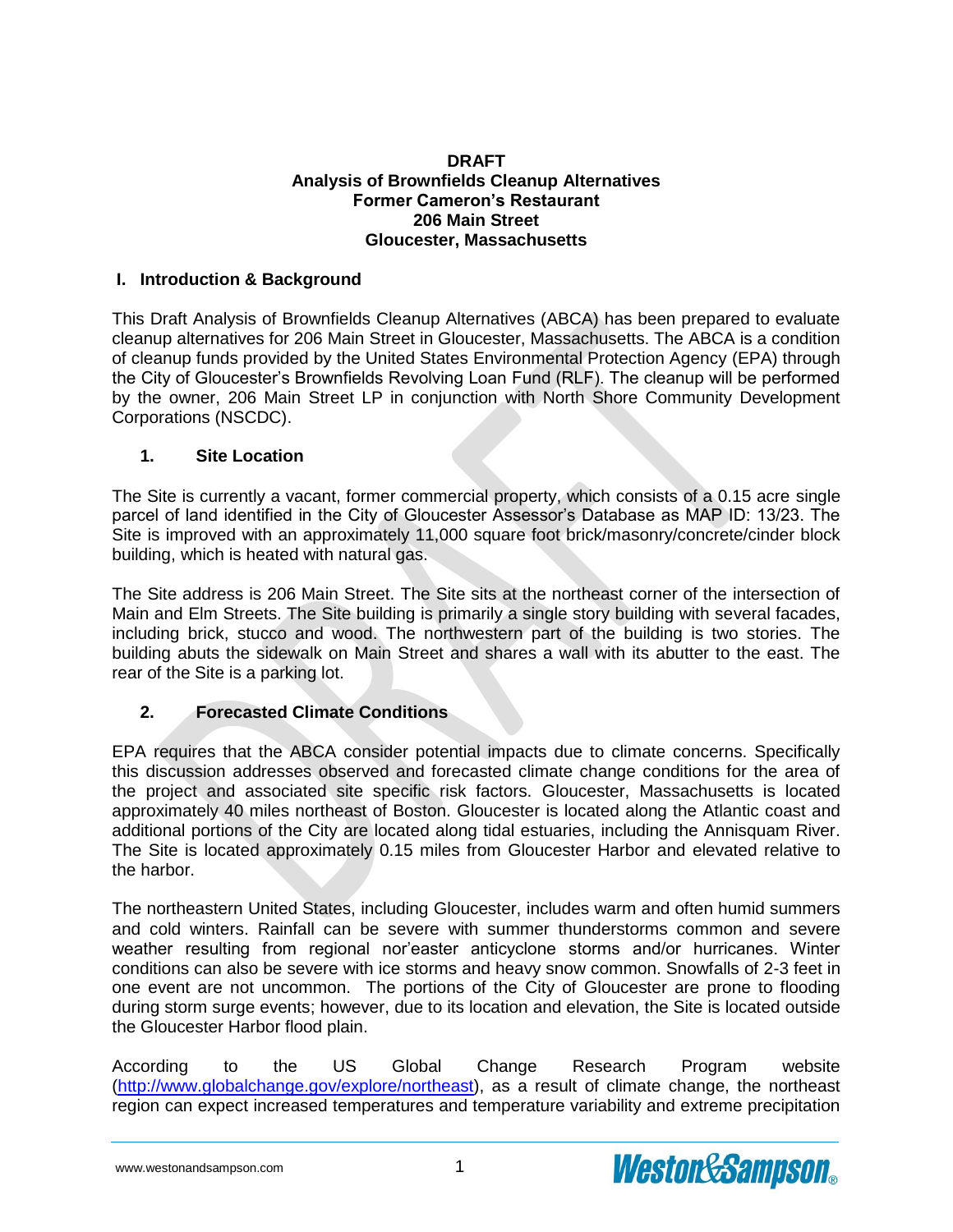events. The website states that "Heat waves, coastal flooding, and river flooding will pose a growing challenge to the region's environmental, social, and economic systems. This will increase the vulnerability of the region's residents, especially its most disadvantaged populations. Infrastructure will be increasingly compromised by climate-related hazards, including sea level rise, coastal flooding, and intense precipitation events." The regional summary is attached as Attachment A.

According to FEMA Flood Insurance Rate Map # 25009C0456G, the Site is not located in any flood hazard zones; therefore, currently the biggest threat to this Site is from localized stormwater impacts from extreme precipitation events. Other forecasted climate change factors such as sea level rise, storm surge effects and saltwater intrusion have the potential to affect the Site in the future given its geographic location, which is currently situated approximately 100 feet from the special flood plain hazard area subject to inundation by the 1% annual chance flood (i.e., 100 year flood). However, due to its topographic location, approximately 26 feet above sea level, and forecasted coastal climate change assessments that have been conducted by the City of Gloucester, included as Attachment B, the Site is not anticipated to be located in the 100 year flood zone by 2070. Ground thaw and freezing and wildfires are also not anticipated to affect the Site.

### **3. Previous Site Use(s) and Any Previous Cleanup / Remediation**

According to the City's Assessor's Department the building was constructed in 1930; however, according to a Phase I Environmental Site Assessment (ESA) report that was completed for the property in June 2015, the western portion of the facility was originally constructed in 1888, with demolition, renovations and/or additions to the structure occurring in 1973, 1986 and 1990.

The property had been utilized as a residence and retail store, but primarily as a restaurant. In 2011, Cameron's Restaurant was closed. 206 Main Street LP took ownership of the property in August 2015. A pre-acquisition due diligence Phase I Environmental Site Assessment (ESA) was conducted by Irwin Engineers, dated June 23, 2015, on behalf of 206 Main Street LP. No Recognized Environmental Conditions (RECs) were identified; however the presence of hazardous building material (HBM) was not addressed as part of the assessment.

### **II. Site Assessment Findings**

Weston & Sampson performed a HBM survey at the Site on behalf of the City of Gloucester's Community Development Department (the City) on November 10, 2015. The HBM assessment and limited sampling of building materials was conducted to identify asbestos-containing materials (ACMs), lead paint/coatings, poly-chlorinated biphenyls (PCBs) and other hazardous materials (OHMs) at the Site, as well as to support the property redevelopment and reuse and contribute to the economic revitalization of the surrounding area.

Based on the results of the inspection, sampling, field-screening and laboratory analyses, the majority of contamination at the Site is associated with ACM hazardous building materials associated with the above-ground structure. The following is a summary of the HBM survey results:

 ACM has been identified in the building, including floor tiles, sheet flooring mastic/adhesives, transite paneling, shingles, pipe fitting insulation, and roofing materials. Additional inaccessible materials were observed and assumed to be ACM including the mastic on structural steel.

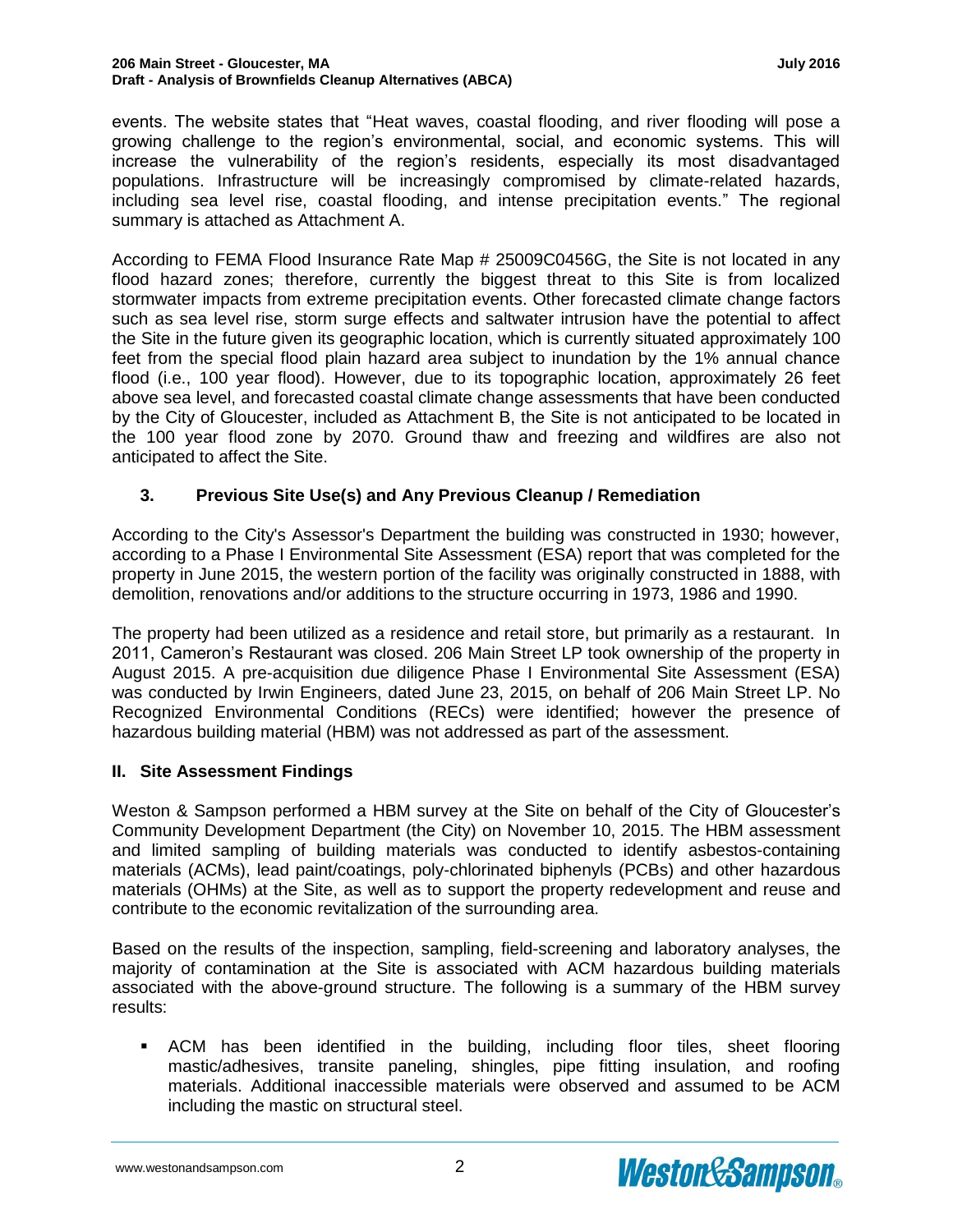- ACM thermal insulation has been identified in above-ground pipes in the buildings. This material appears to have impacted soil in the crawlspace of the basement. The survey did not include an evaluation of underground asbestos cement water/sewer piping, below-grade damp-proofing or underground steam lines that may be present at the Site.
- Various types and colors of suspect PCB materials (i.e., window caulk and textured paint) were identified within the property and a total of four samples were collected for PCB analysis. None of the materials sampled by Weston & Sampson at the Site were found to contain concentrations above method detection limits and/or PCB bulk product waste criteria (i.e., 50 parts per million – ppm) and therefore will not be required to be disposed of at a TSCA permitted facility.
- The paint screening revealed that none of the paint chip samples collected from the building contained levels of lead paint that are greater than the EPA residential standard of 0.50% lead by weight. The results of the samples ranged from <0.010% (below the laboratory limit of detection) lead by weight to 0.075% lead by weight. However, the Occupational Health and Safety Administration (OSHA) Lead in Construction Standard 29 CFR 1926.62 considers any detectable level of lead to be a potential for exposure if dust is generated from disturbances of surfaces coated with paint containing lead.
- As part of the survey, Weston & Sampson performed an inventory of potentially hazardous chemicals and mechanical equipment located within the structure that will require special handling and disposal prior to building renovation / demolition activities. The following hazardous materials were observed within the building: refrigerator, air conditioner (A/C) unit, ice machine, fire exit signs and extinguishers, and fluorescent light ballasts and bulbs.
- The cost to abate ACM at the building is estimated to be \$64,500 to \$80,000. Additionally, the cost for OHM removal is estimated to be approximately \$2,500.

# **III. Project Goal**

As part of the NSCDC's ongoing redevelopment efforts, 206 Main Street LP, will redevelop this brownfields site into a mixed use building. The building will have commercial use on the first floor and with approximately 30 units of affordable housing on the second through fourth floors. The cleanup of the Site will revive the neighborhood, invigorate the local economy, provide near-term and long-term employment and housing opportunities, utilize sustainability in its cleanup and redevelopment, and remove human health and environmental impacts due to contamination of hazardous building materials at the Site.

# **IV. Applicable Regulations and Cleanup Standards**

# **1. Cleanup Oversight Responsibility**

206 Main Street LP, as the current property owner, will undertake responsibility to remediate contaminated building materials prior to building renovation and/or demolition. Abatement and monitoring of hazardous building materials will be conducted under state certified and licensed personnel.

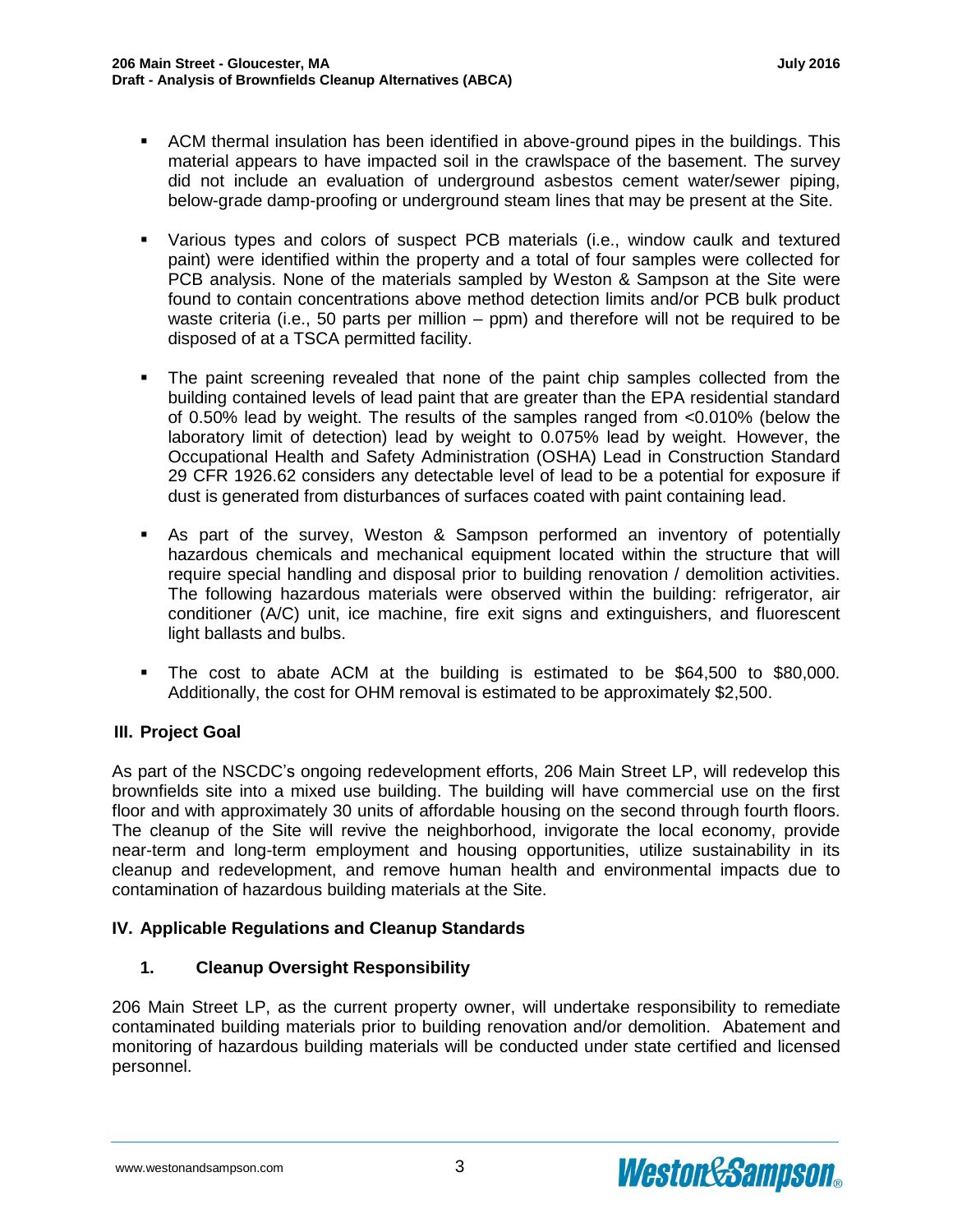### **2. Cleanup Standards**

The Massachusetts Department of Environmental Protection (MassDEP) is the state authority that regulates releases of OHM and asbestos containing materials through the Bureaus of Waste Site Cleanup and Waste Prevention, respectively. Reportable releases of OHM require response actions under the Massachusetts Contingency Plan (MCP); 310 CMR 40.0000. MCP response actions are managed by a Licensed Site Professional (LSP), licensed by the Commonwealth of Massachusetts.

The Site is currently not regulated under the MCP; however, asbestos abatement actions would require notification to and coordination with MassDEP Bureau of Waste Prevention at their Northeast Regional Office in Wilmington. ACM abatement will be in accordance with MassDEP rules and regulations and the subsequent demolition of the buildings will follow MassDEP's standards.

### **3. Laws and Regulations**

Abatement of contaminated building materials prior to building renovation and/or demolition will be conducted pursuant to Massachusetts Hazardous Waste regulations [310 CMR 30.000]. Off-Site disposal of contaminated media will be conducted pursuant to the aforementioned regulations and the Massachusetts Solid Waste regulations [310 CMR 16.000]. Additional applicable local, state and federal regulatory requirements will also be adhered to.

### **V. Evaluation of Cleanup Alternatives**

# **1. Cleanup Up Alternatives Considered**

EPA requires that this ABCA includes the evaluation of three (3) remedial alternatives. To address the abatement of hazardous building materials at the Site, the following three (3) alternatives were considered, including:

- **-** Alternative #1: No Action
- **Alternative #2: Encapsulation**
- Alternative #3: Abatement/Disposal

# **2. Cost Estimate of Cleanup Up Alternatives**

To satisfy EPA requirements, the effectiveness, implementability, and cost of each alternative must be considered prior to selecting a recommended cleanup alternative.

### **Effectiveness**

- Alternative #1: (Hazardous Building Materials): "No Action" is not effective in controlling or preventing the exposure of potential receptors to contamination at the Site.
- Alternative #2: (Hazardous Building Materials): Although encapsulation is a feasible option for limited impact of hazardous building materials, this option is not feasible,